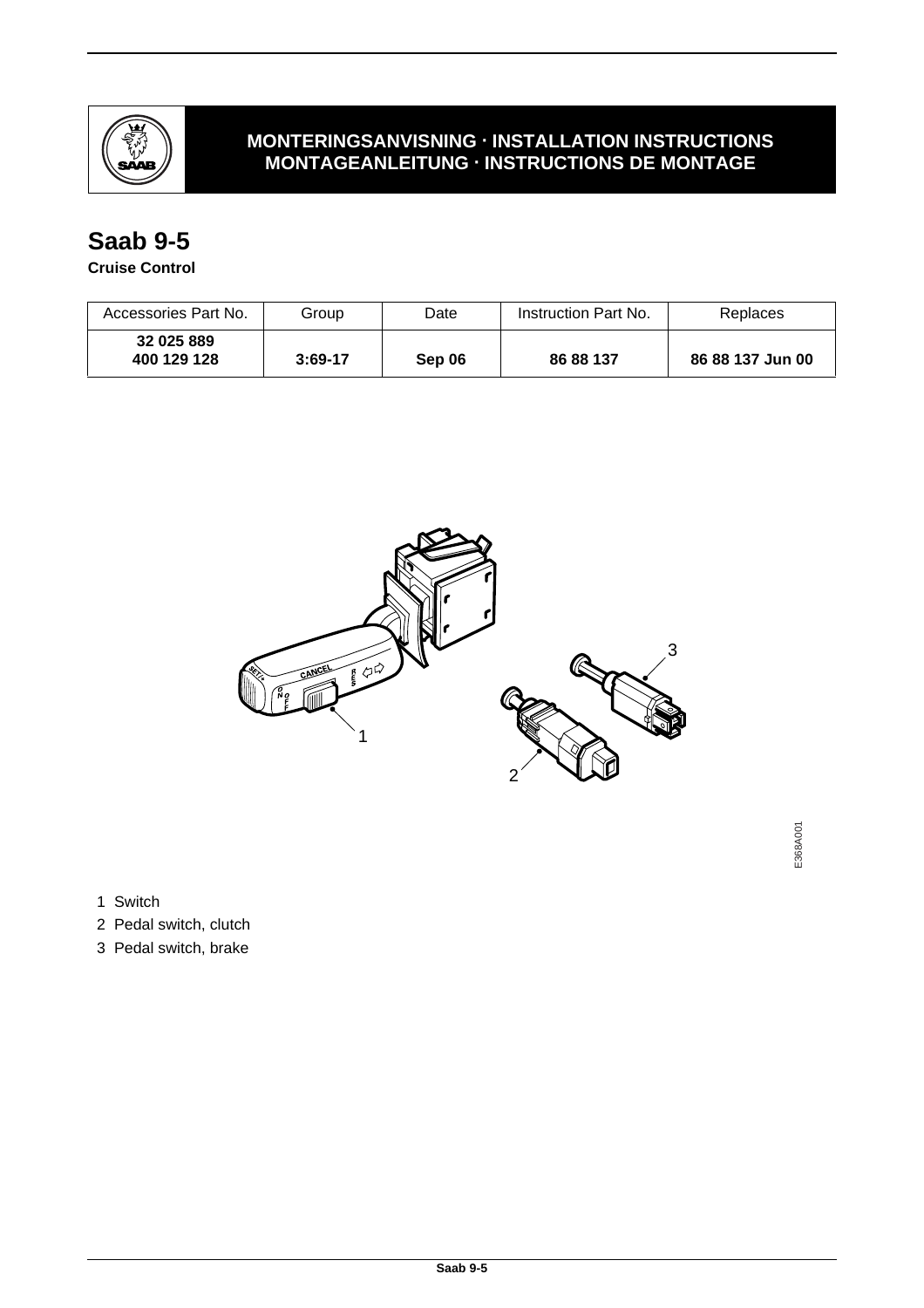

E368A002 368A002

- 1 Remove the lower panel.
- 2 Depress the clutch pedal about 100 mm and fit the white pedal switch in the holder. When the switch is locked in place, slide back the red locking sleeve and release the pedal. The pedal switch will then be adjusted automatically.
- 3 Depress the brake pedal and fit the black pedal switch in the holder. Turn the switch through 90° so that it locks in the holder. Release the pedal and the switch will be adjusted automatically.
- 4 Depress the brake and clutch pedals by hand. Check that the pedal switches abut against the pressure plate on the pedal and that a weak "click" is heard on depressing the pedal > 5 mm.
- 5 The car is pre-wired complete with connectors. Follow the leads from the brake lights switch and unplug the connectors from the pedal switches.
- 6 Mount the connectors on the pedal switches:
	- a Green 4-pin connector on the brake pedal switch.
	- b White 2-pin connector on the clutch pedal switch.
- 7 Check that the leads run clear of moving parts.
- 8 Fit the lower panel.